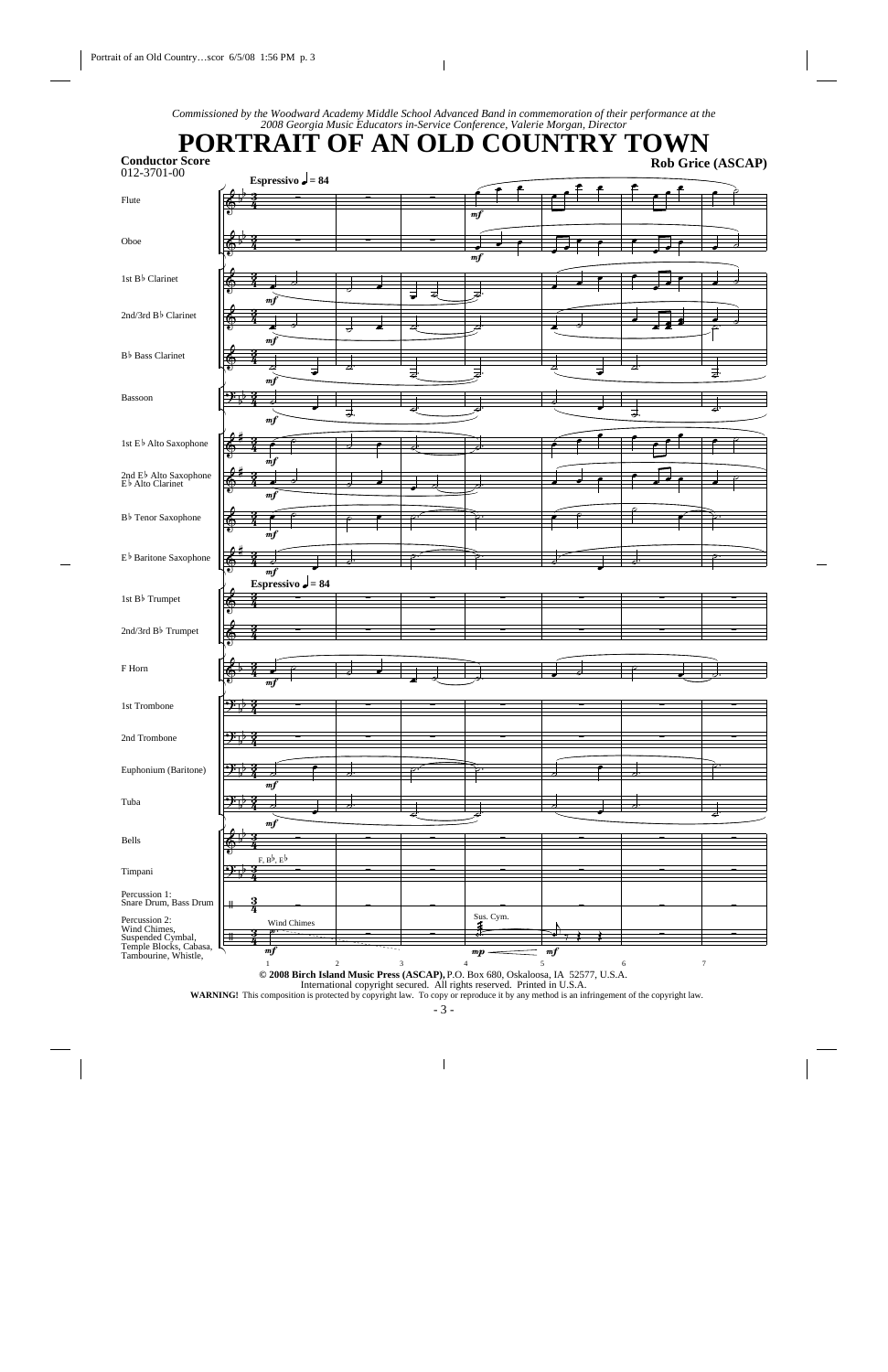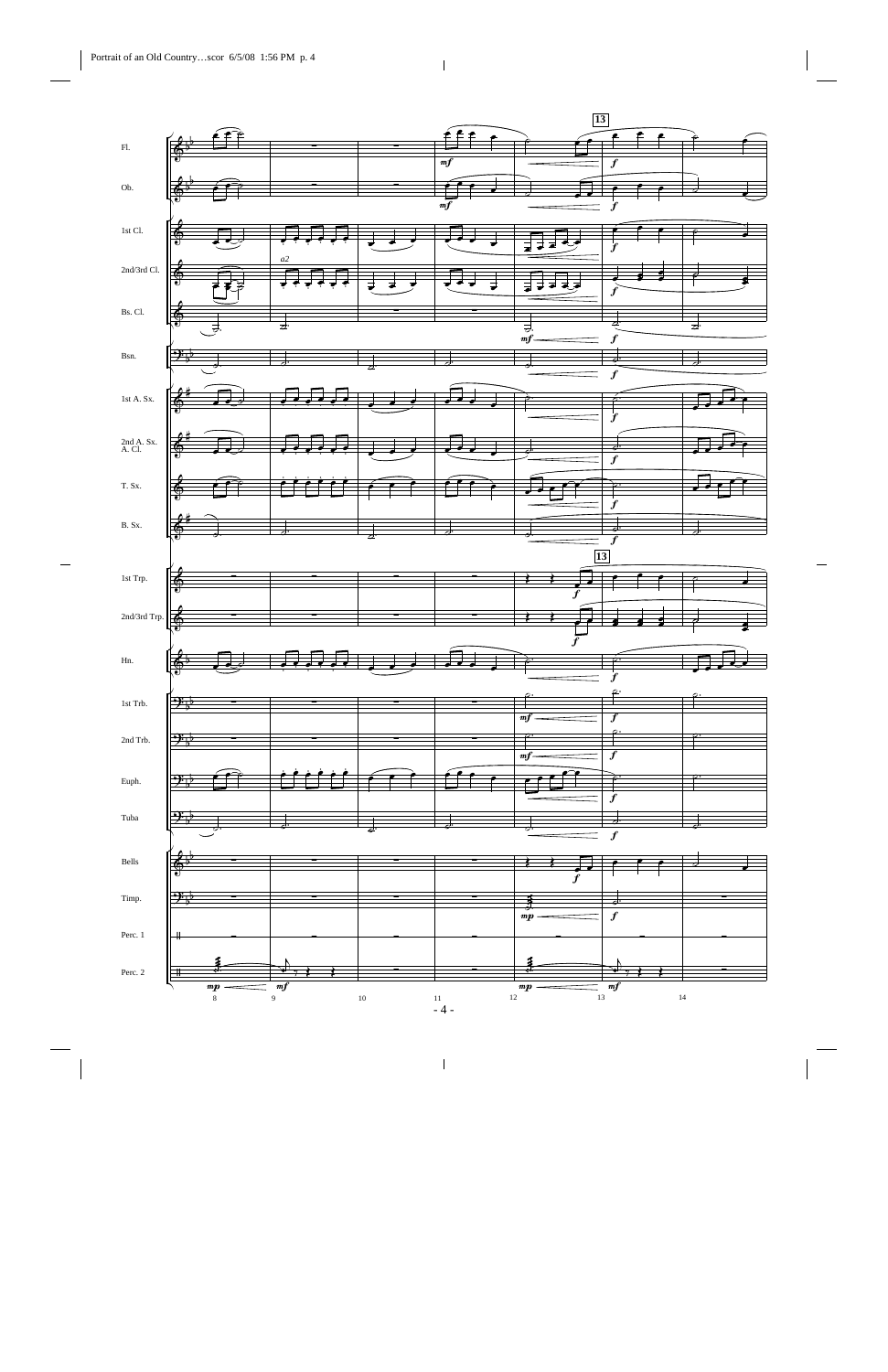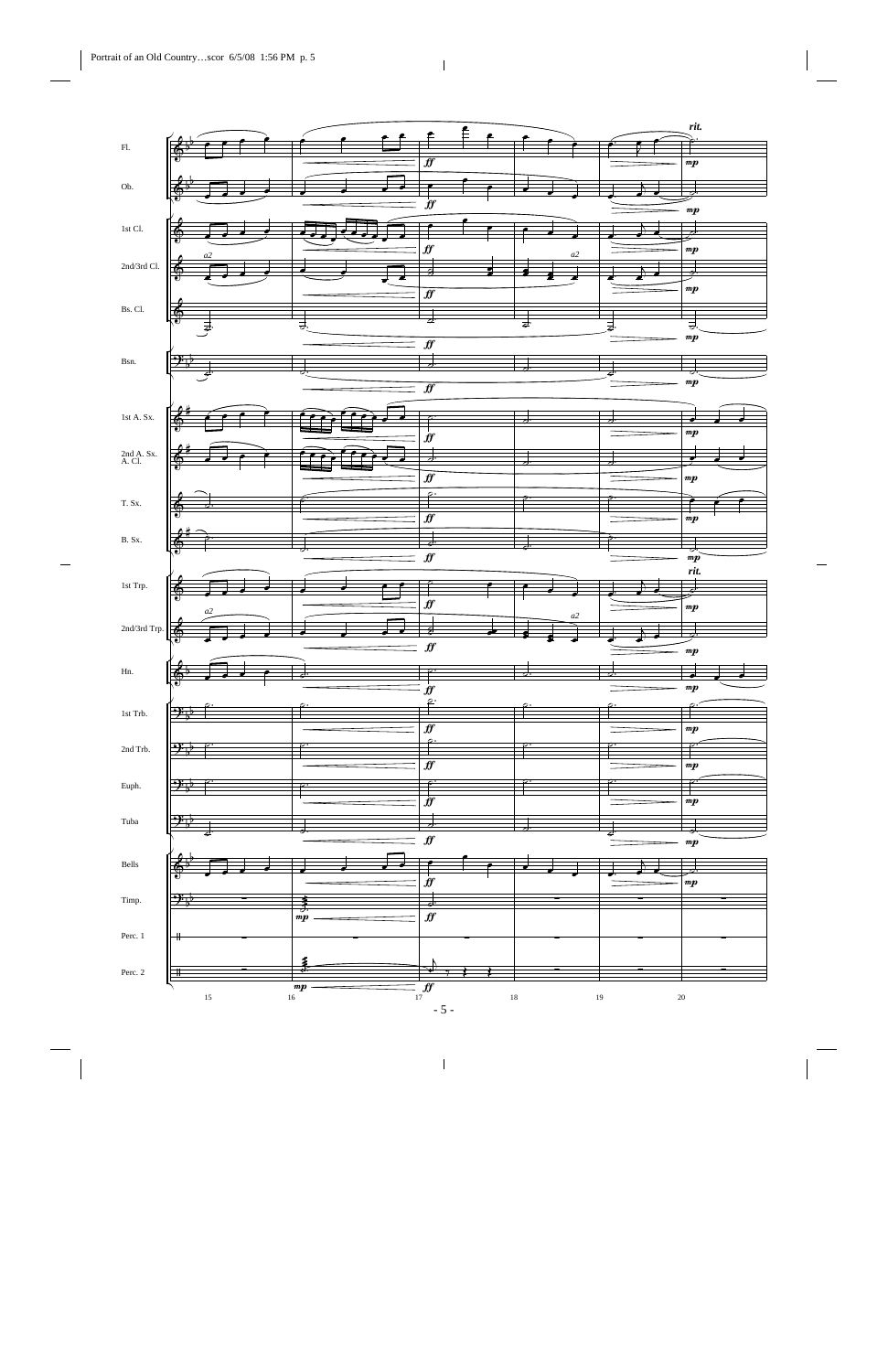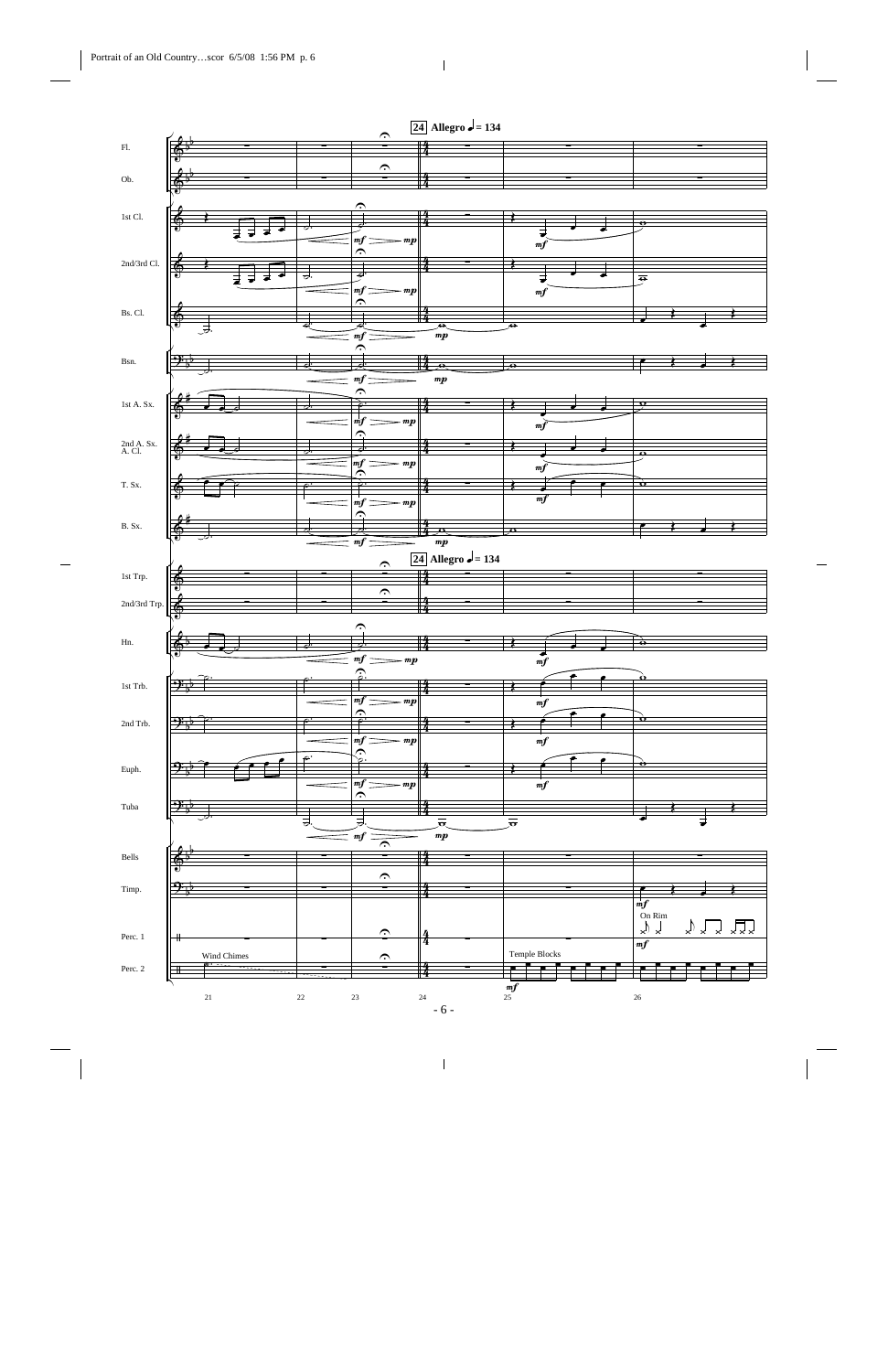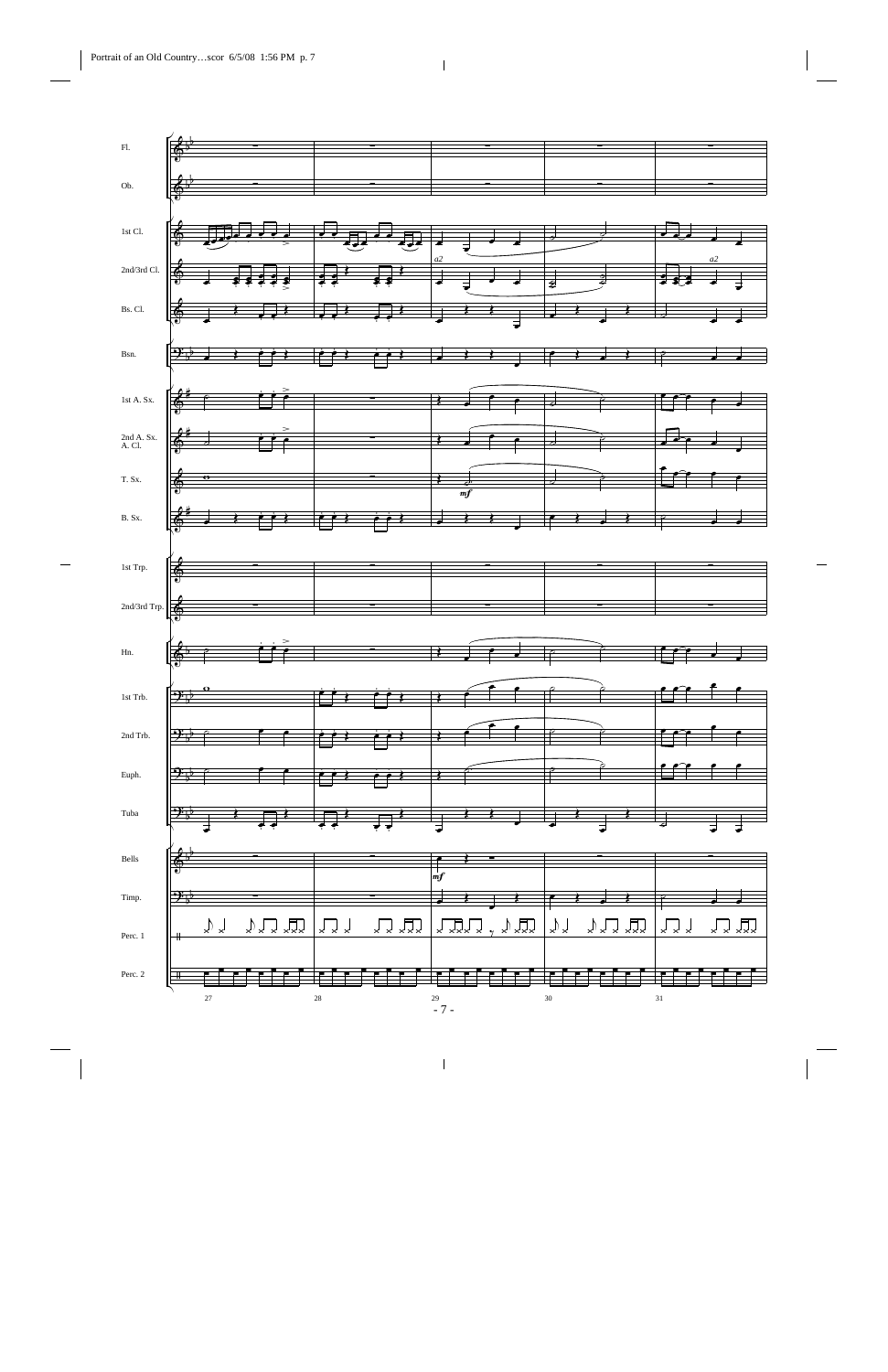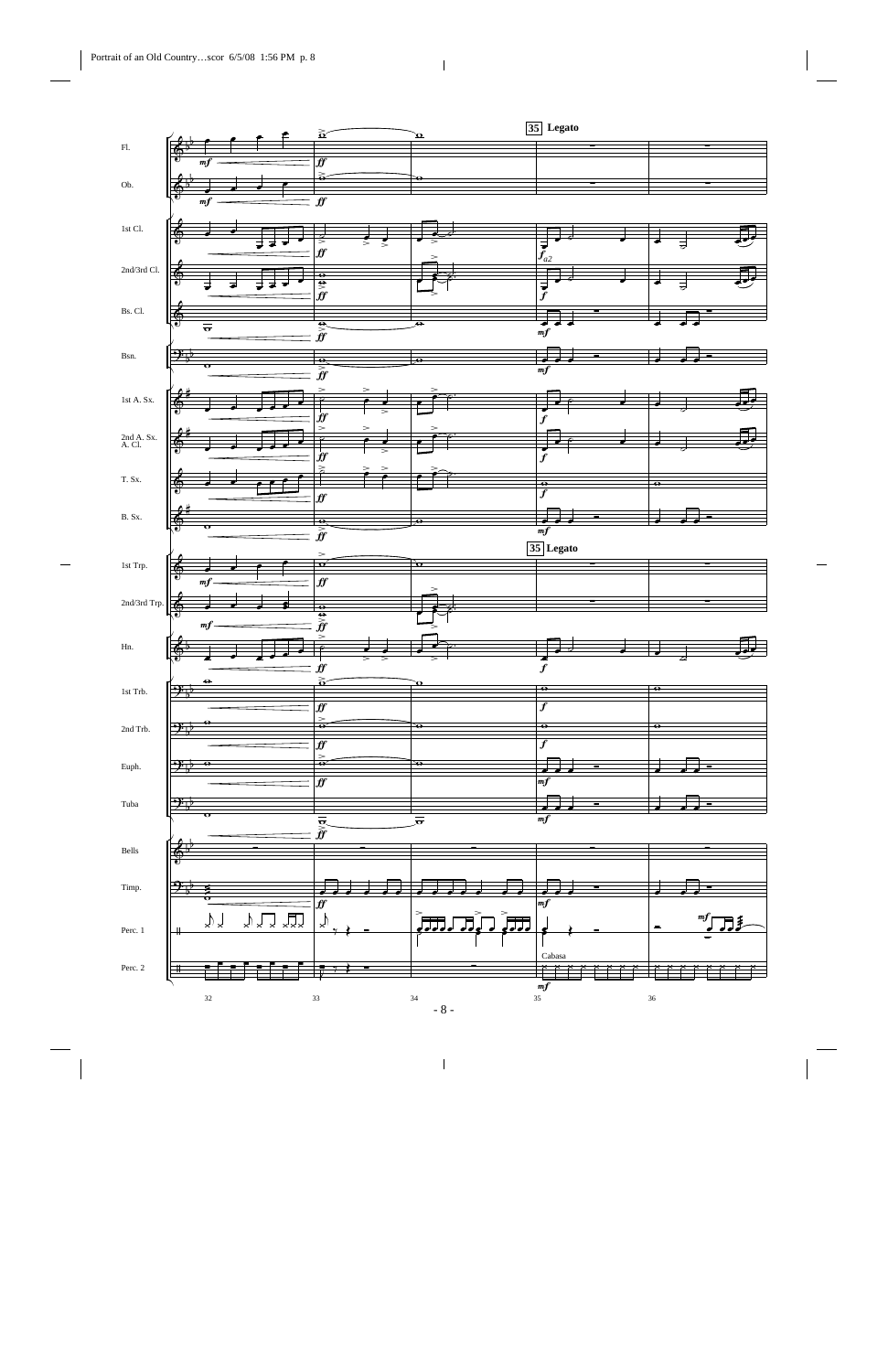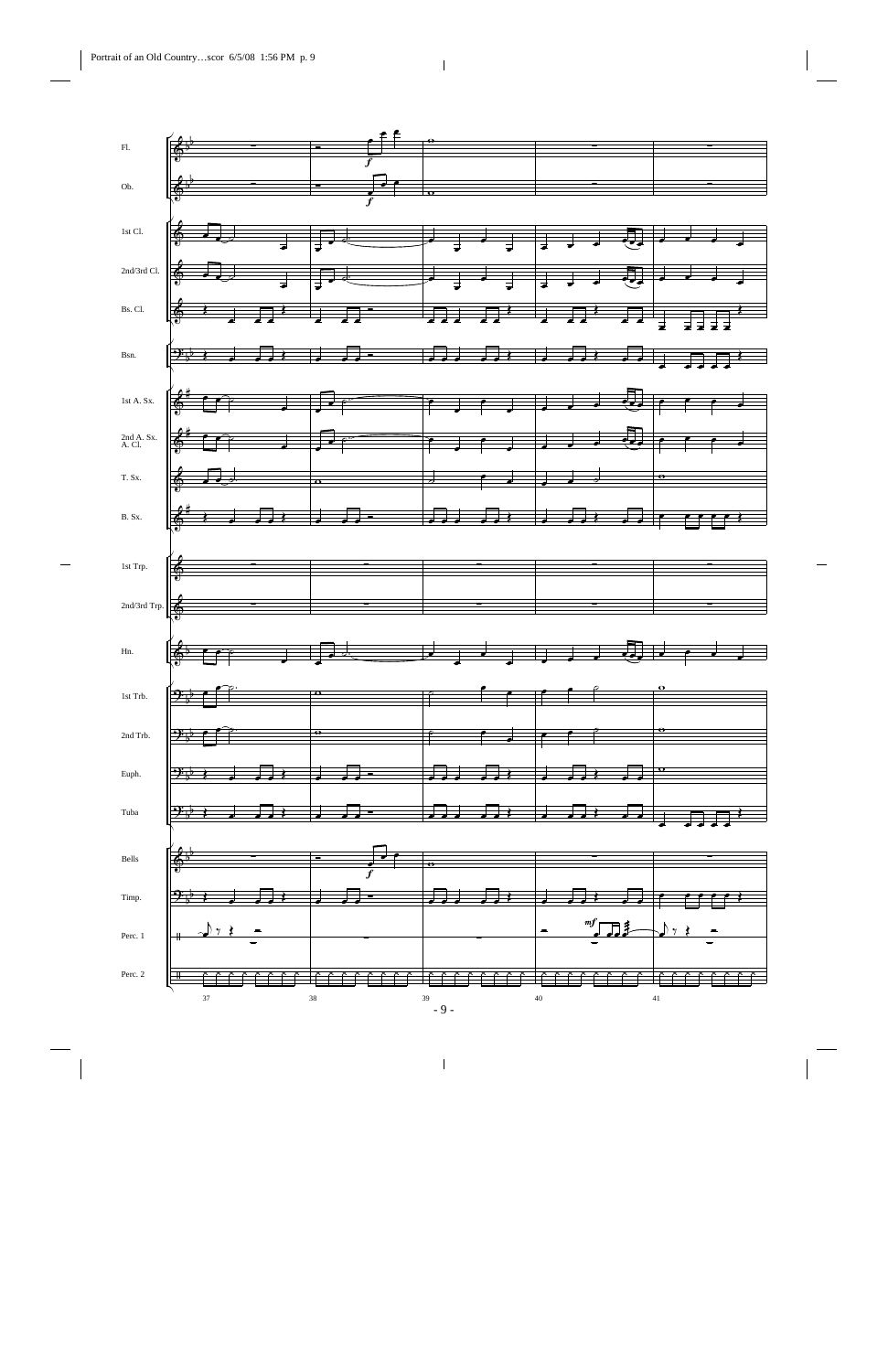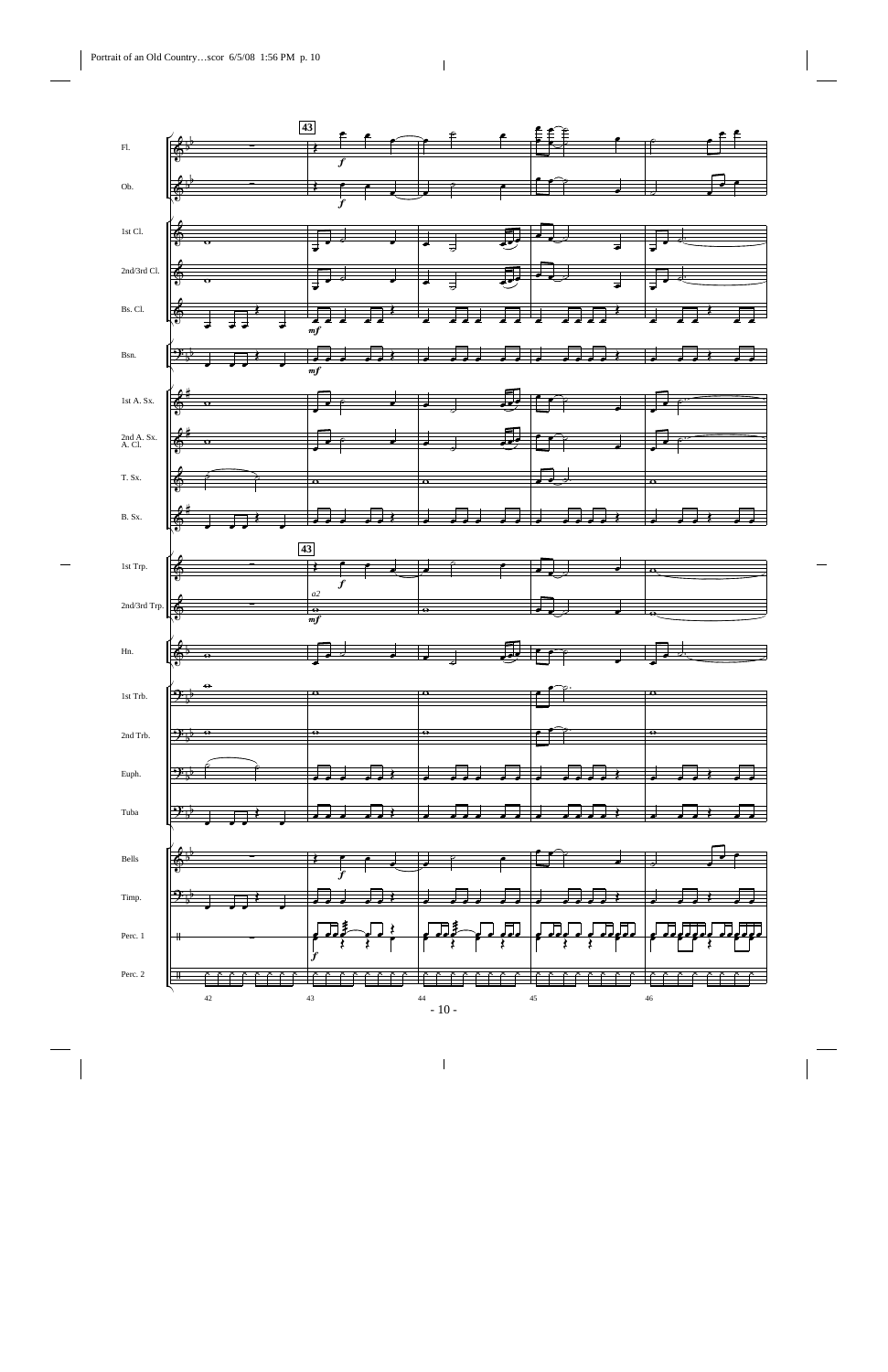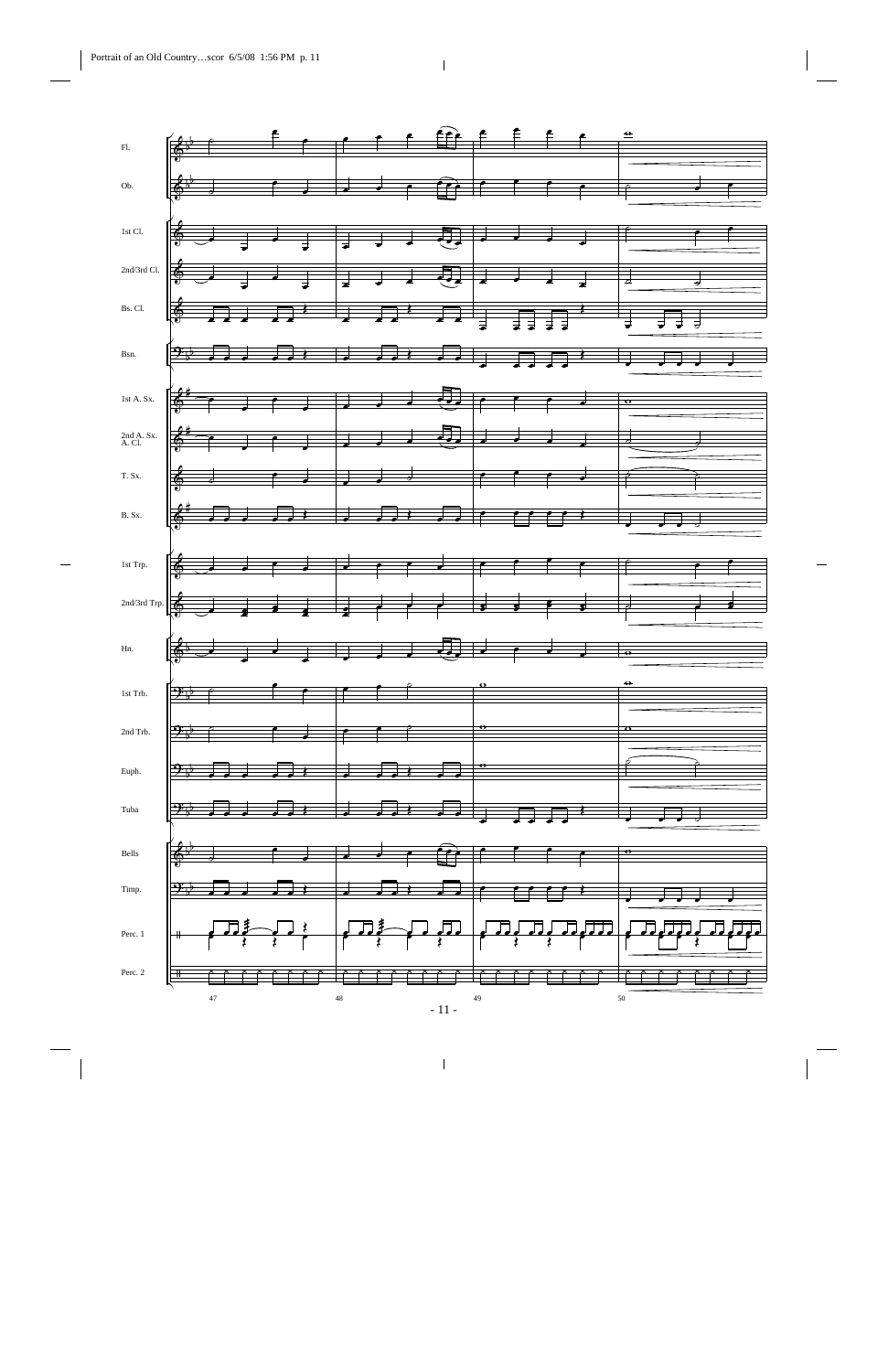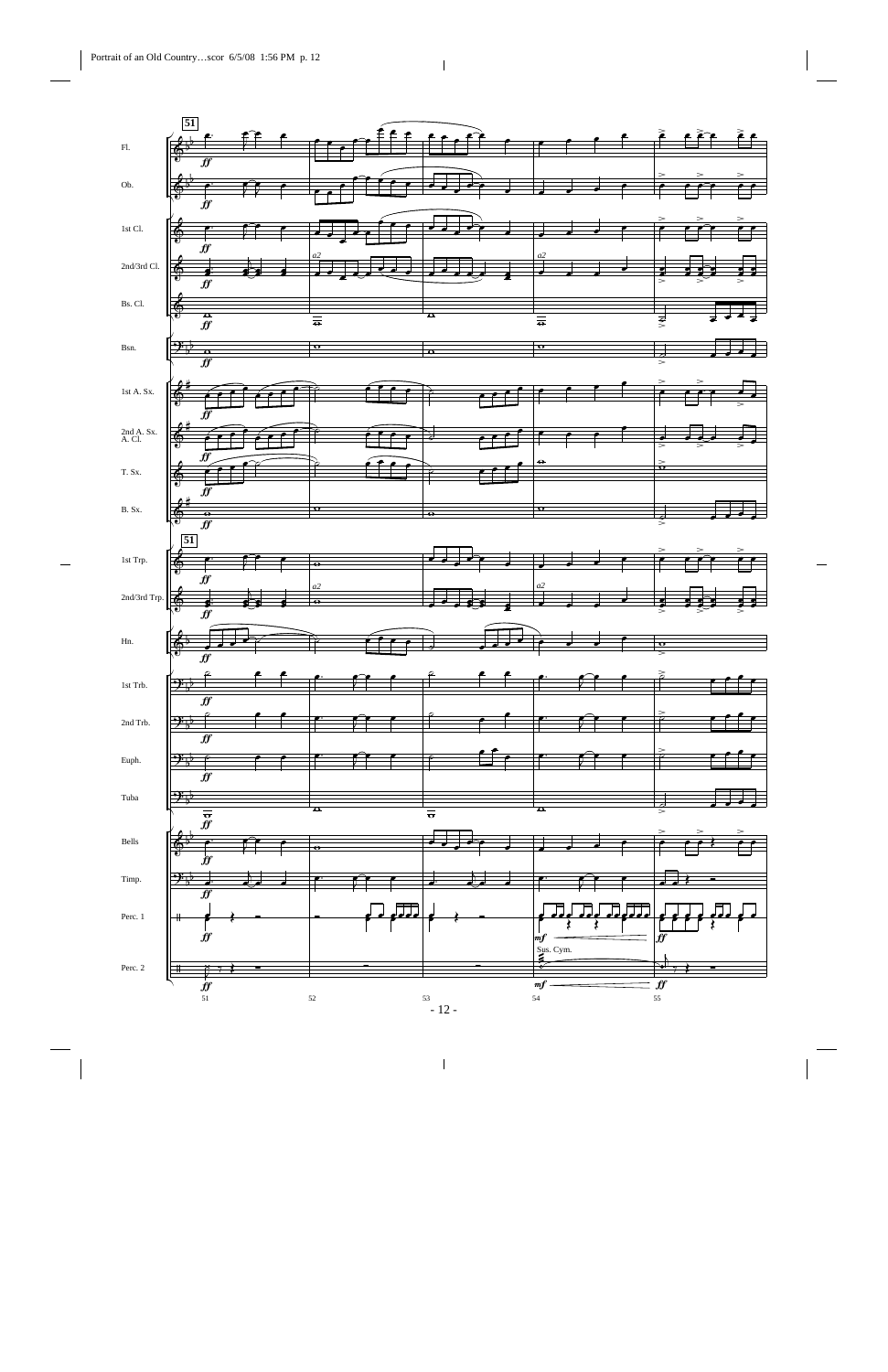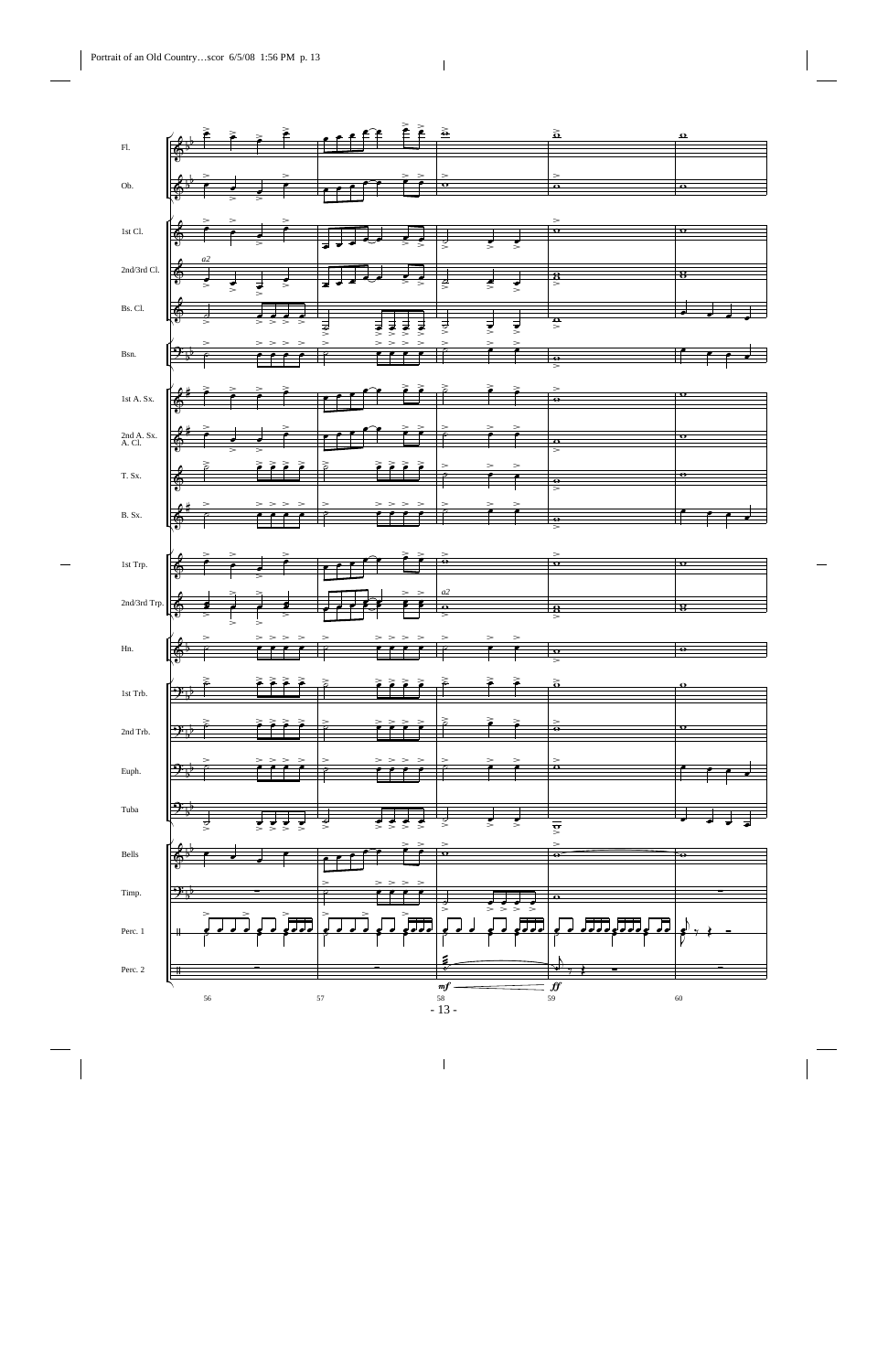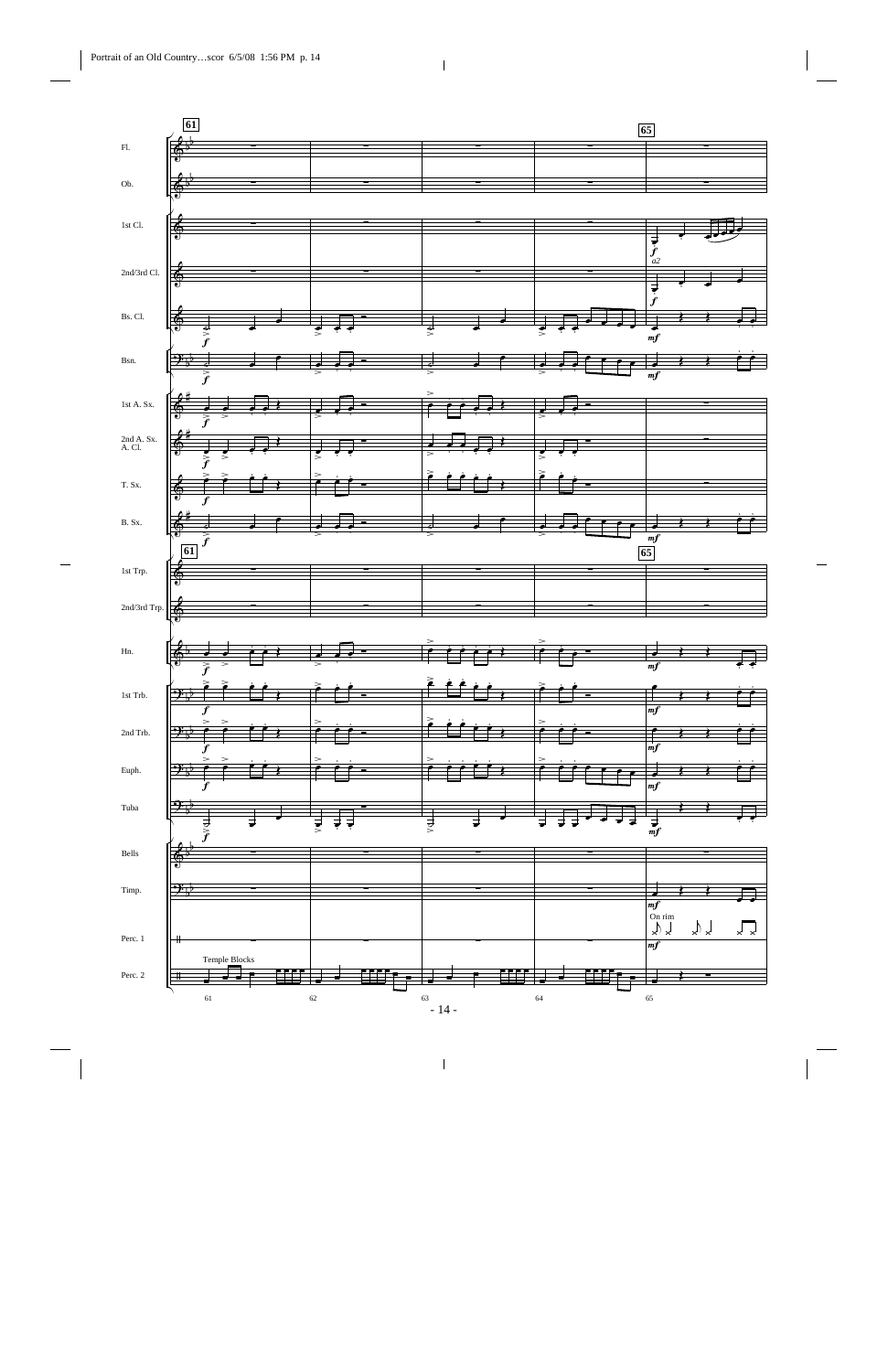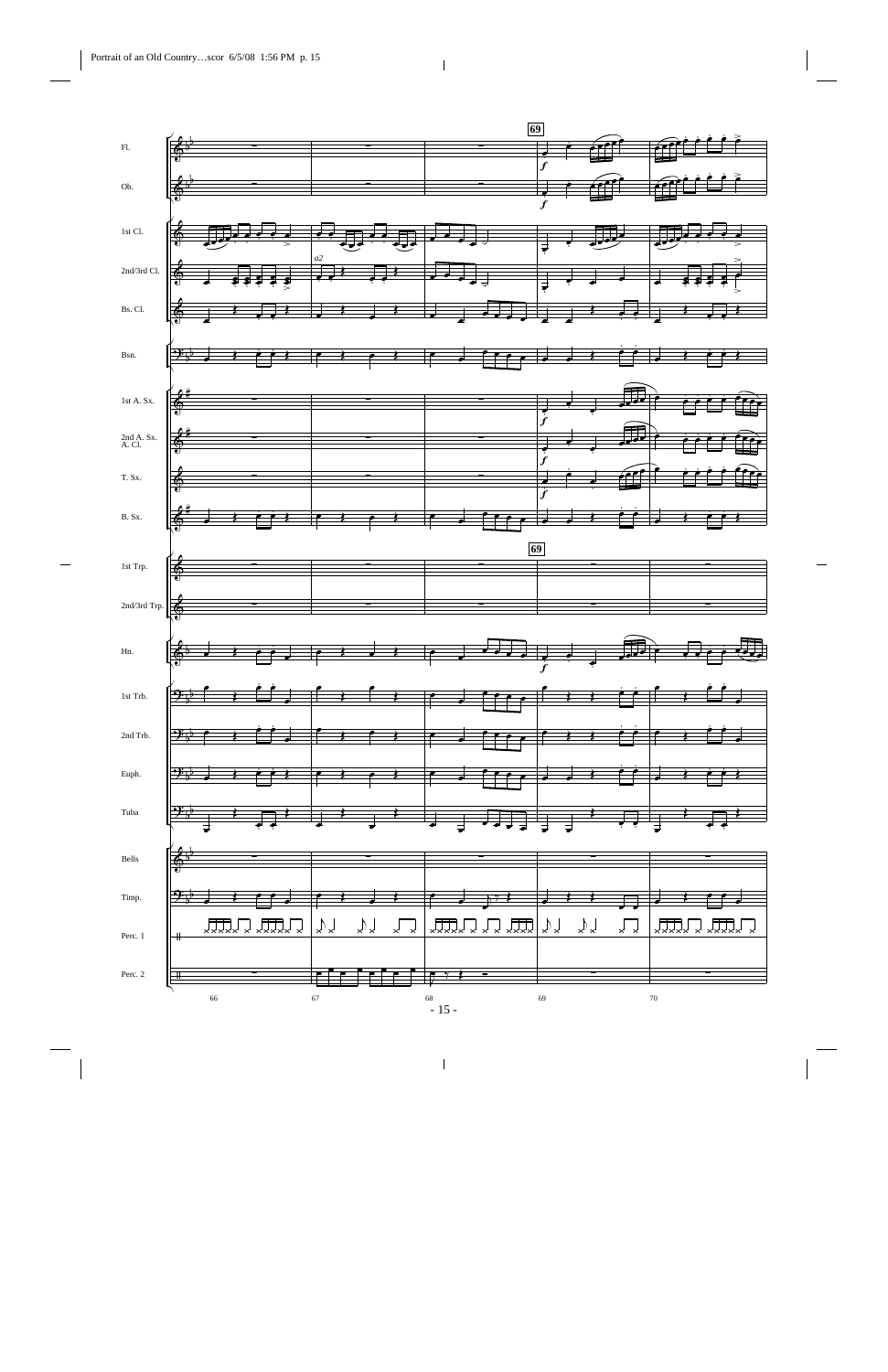![](_page_13_Figure_0.jpeg)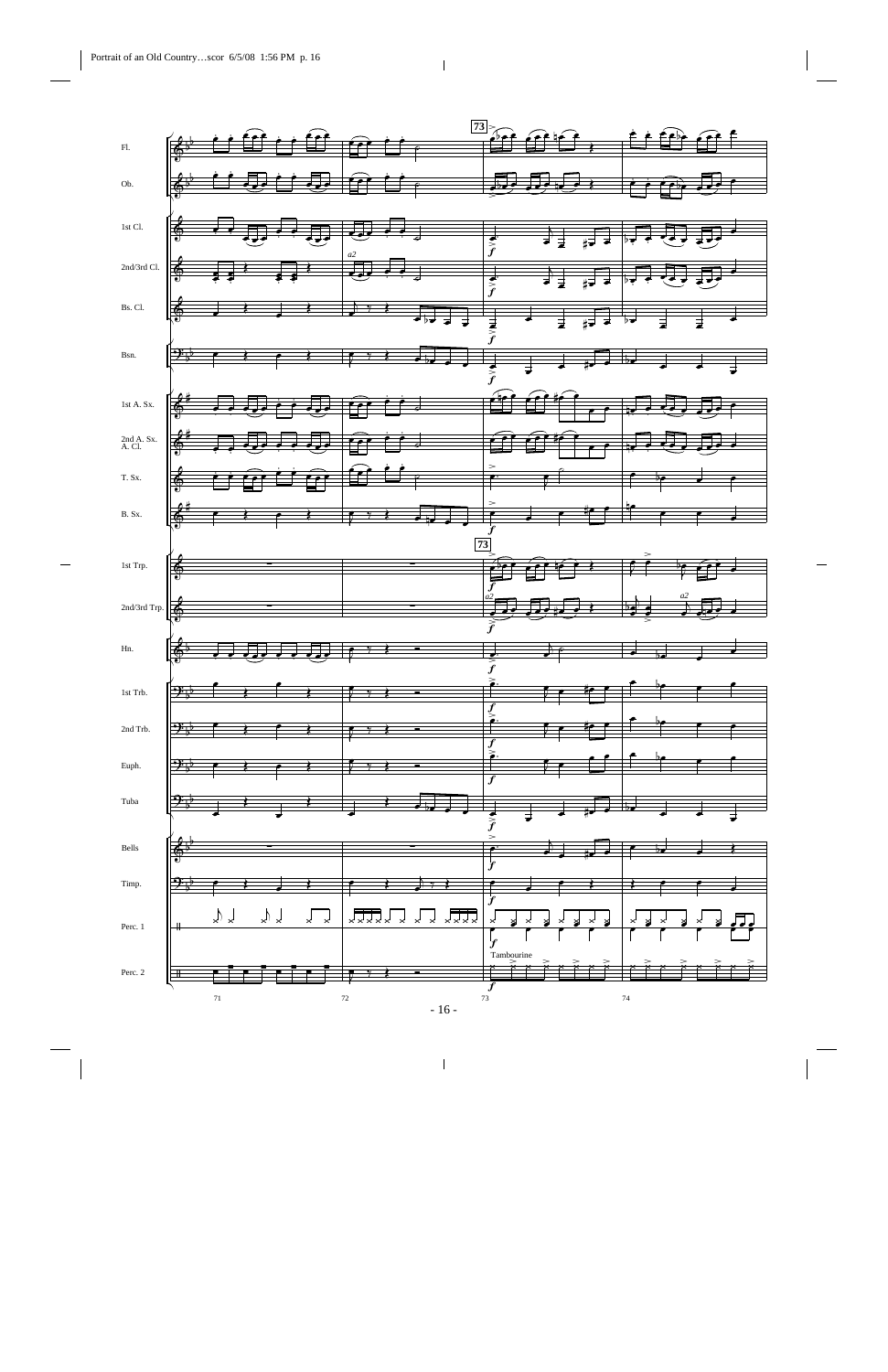![](_page_14_Figure_0.jpeg)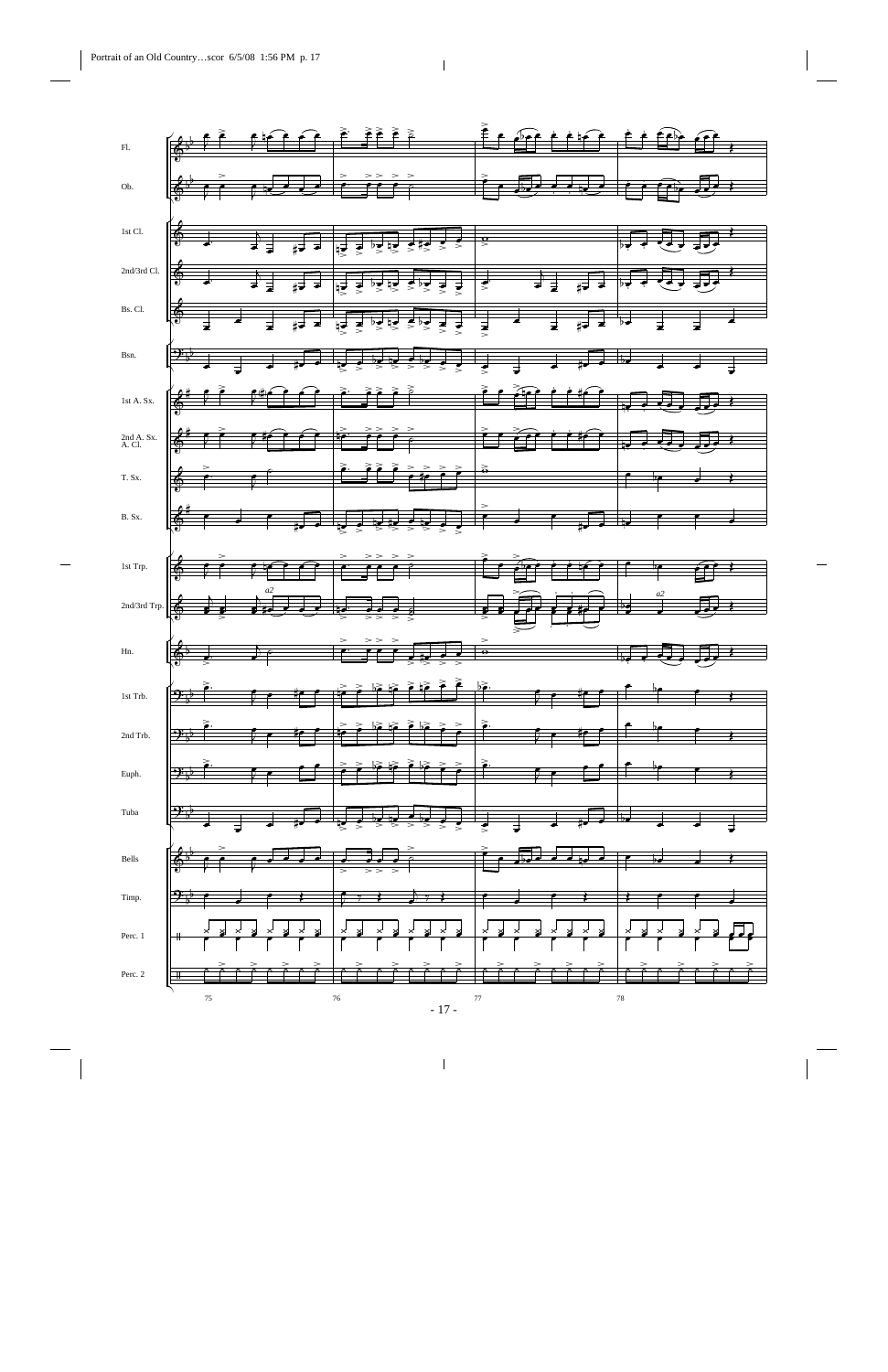![](_page_15_Figure_0.jpeg)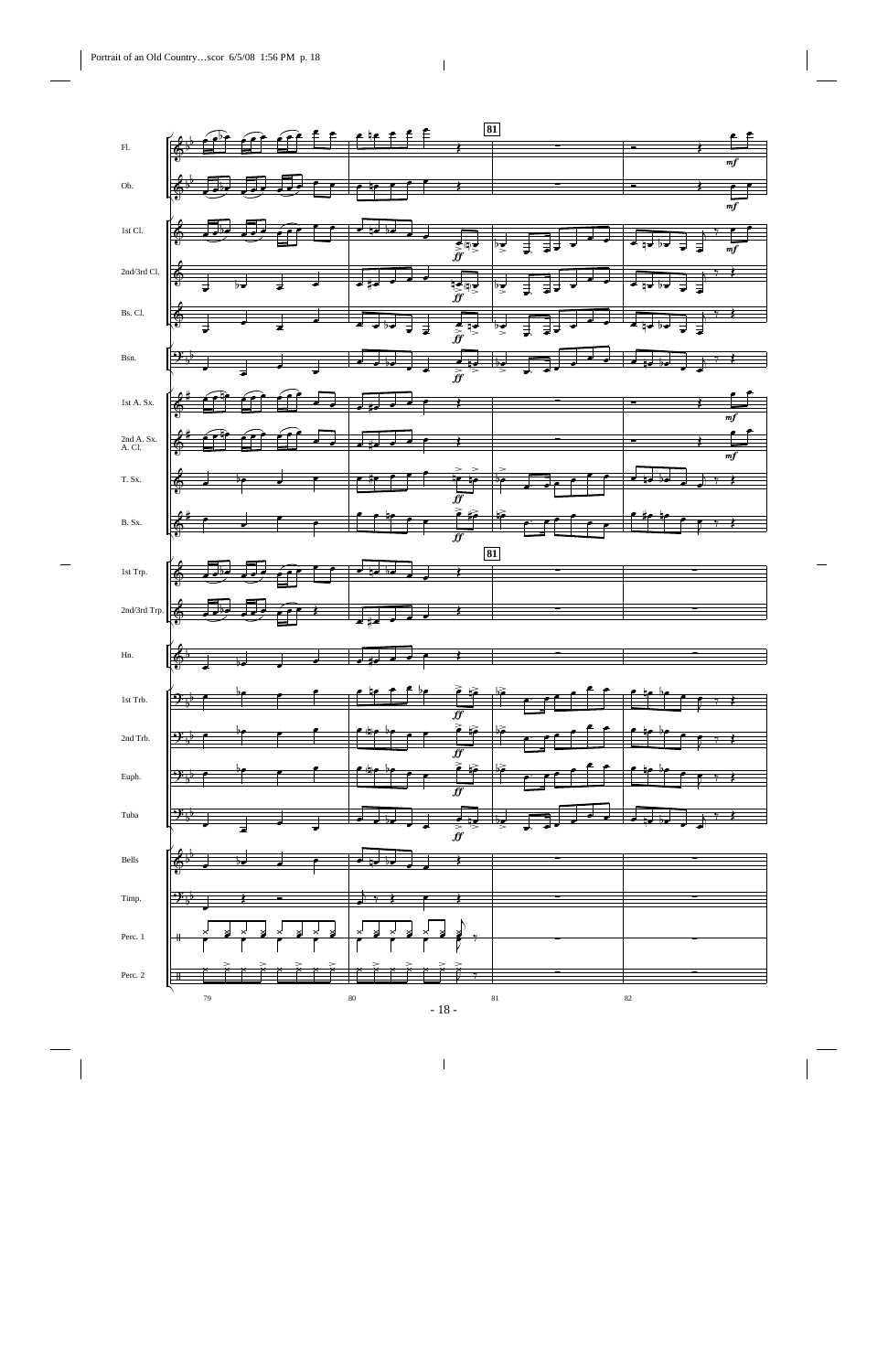![](_page_16_Figure_0.jpeg)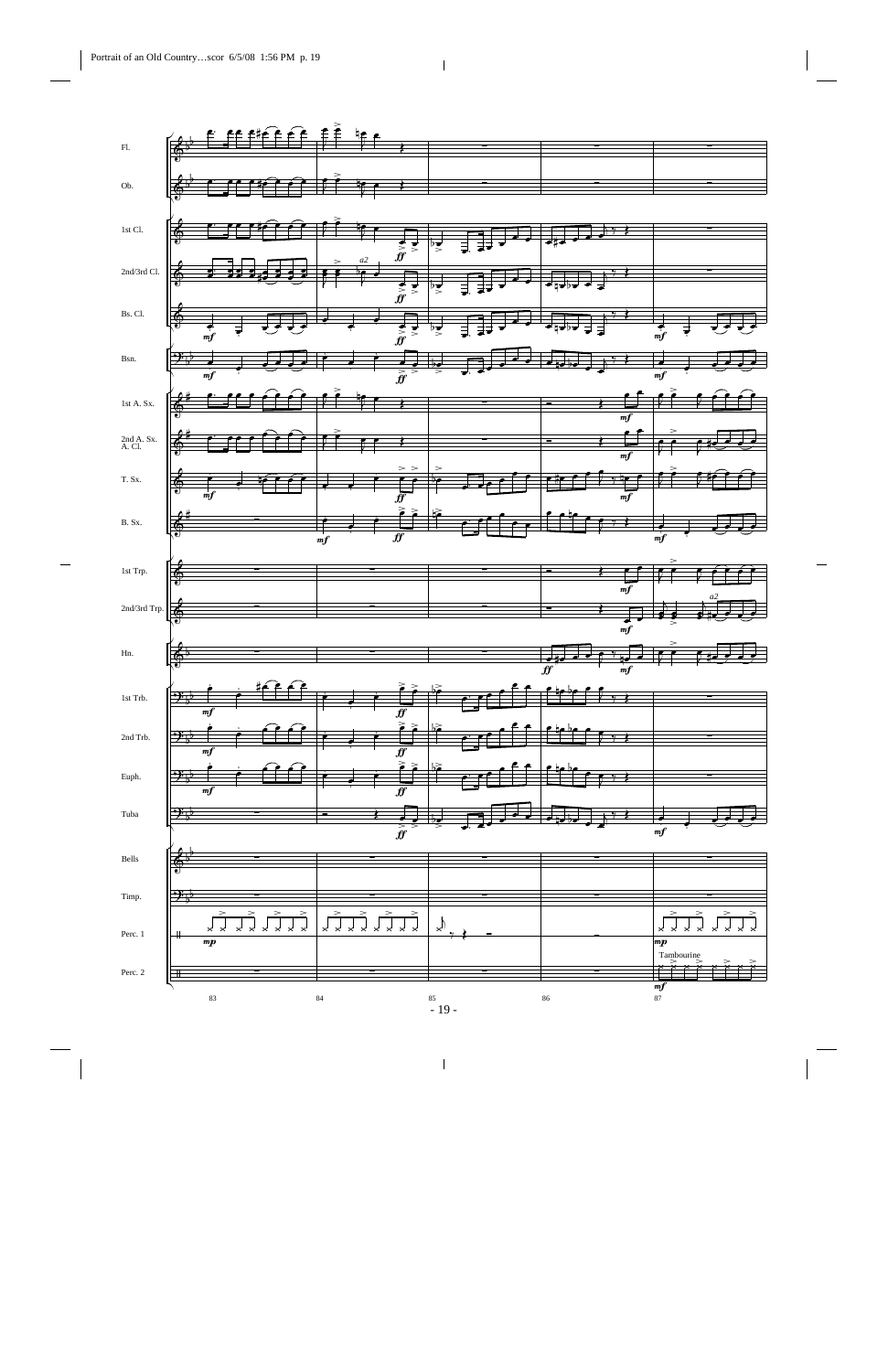![](_page_17_Figure_0.jpeg)

- 20 -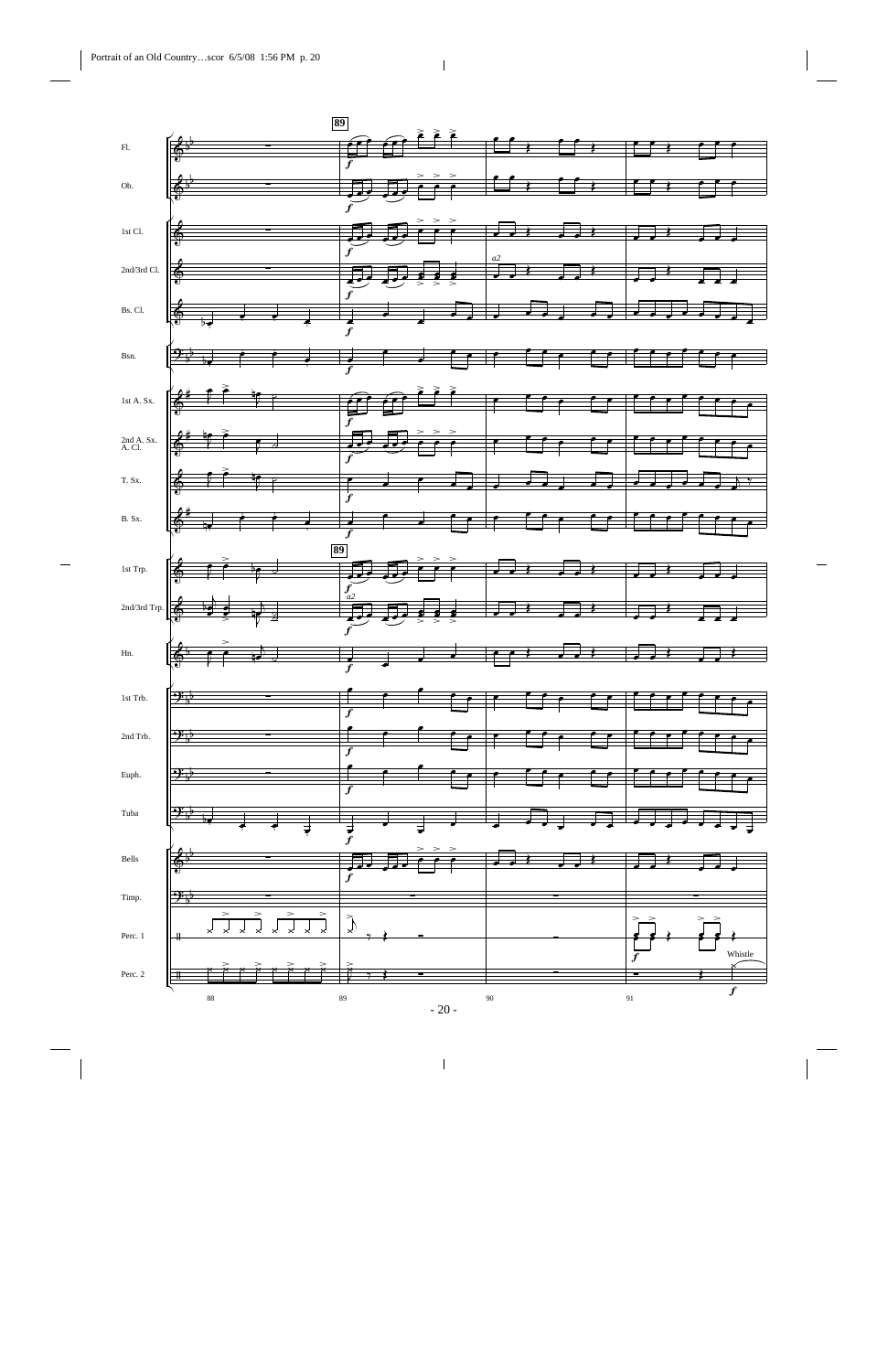![](_page_18_Figure_0.jpeg)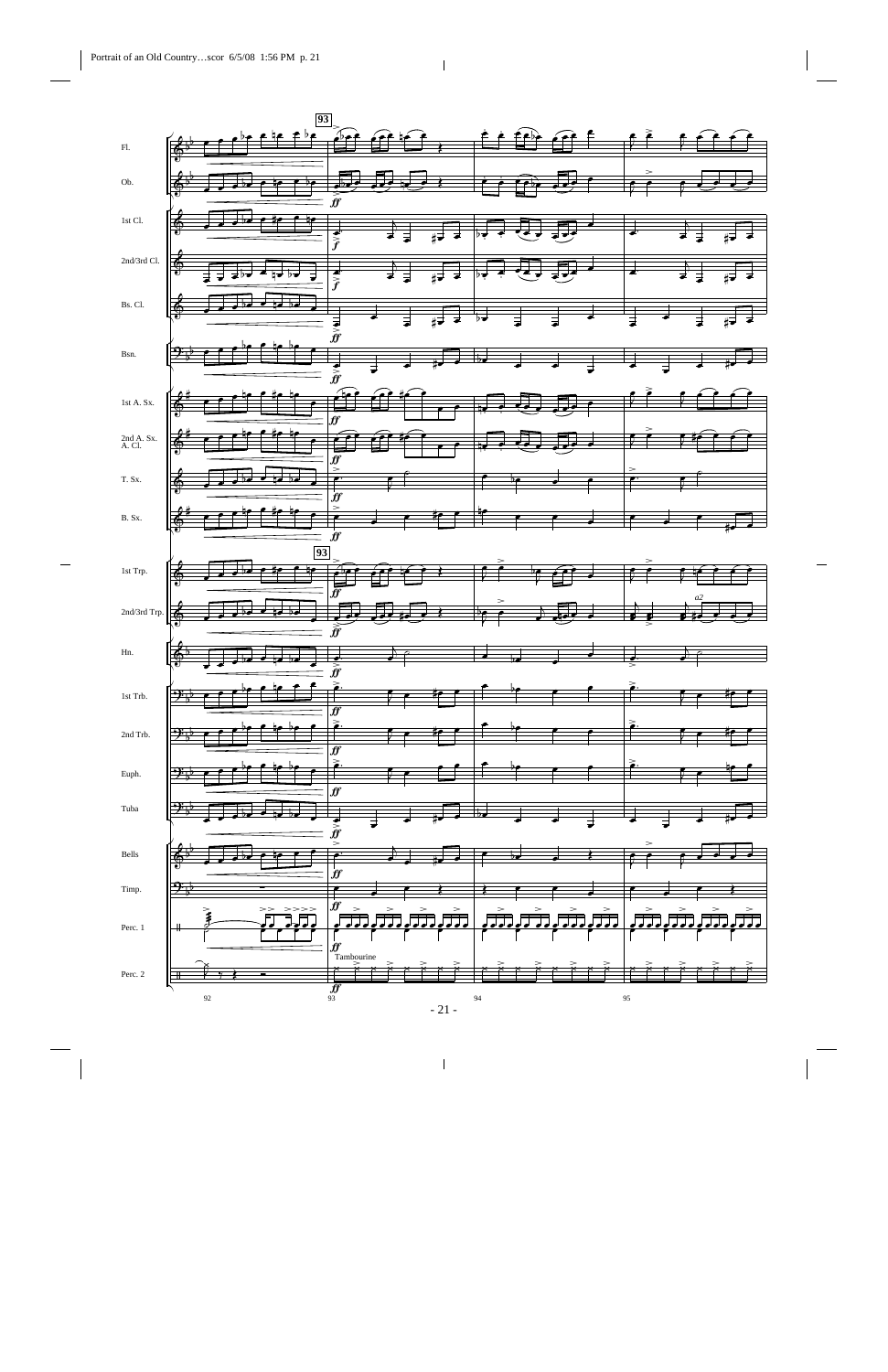![](_page_19_Figure_0.jpeg)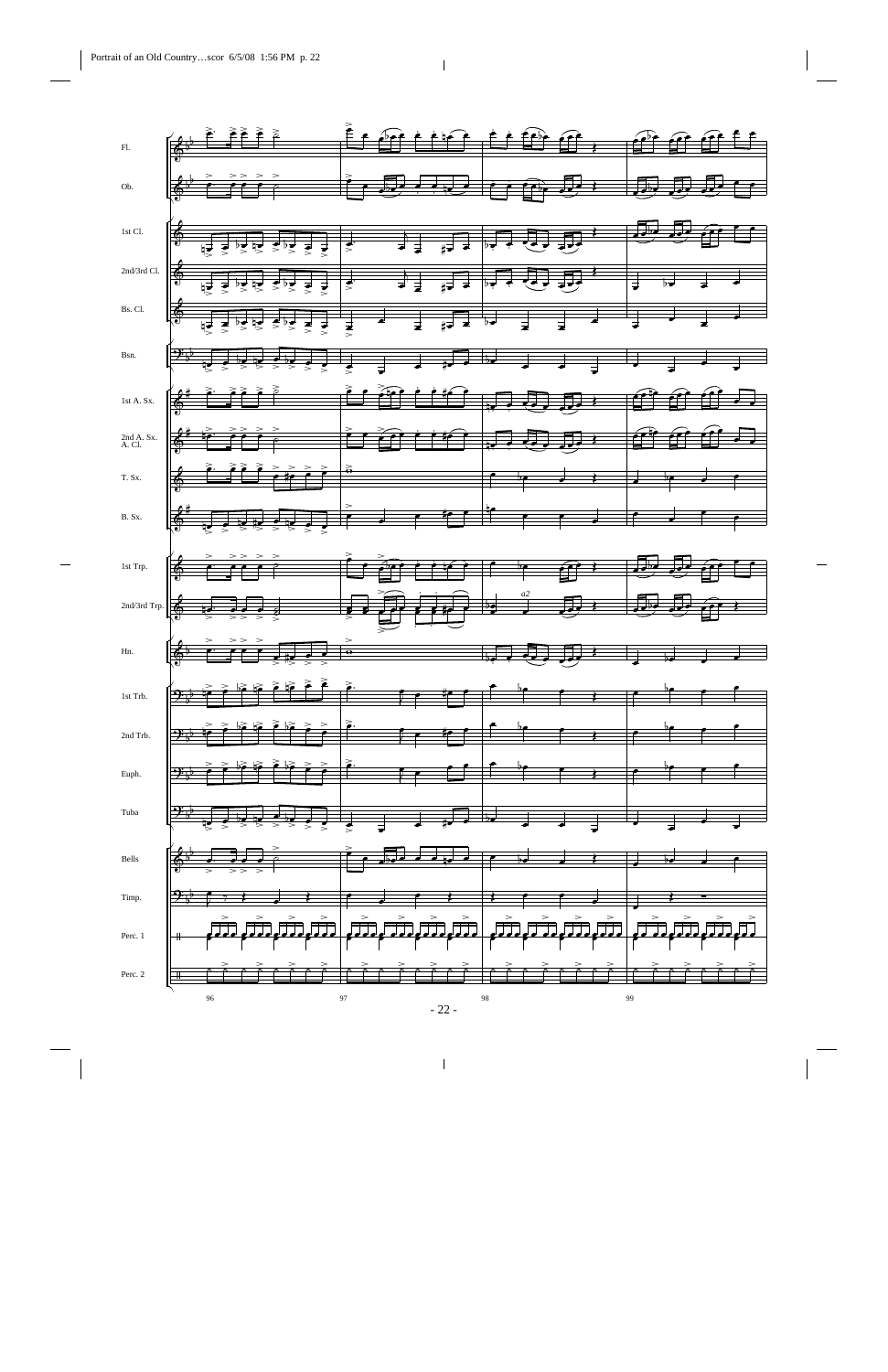![](_page_20_Figure_0.jpeg)